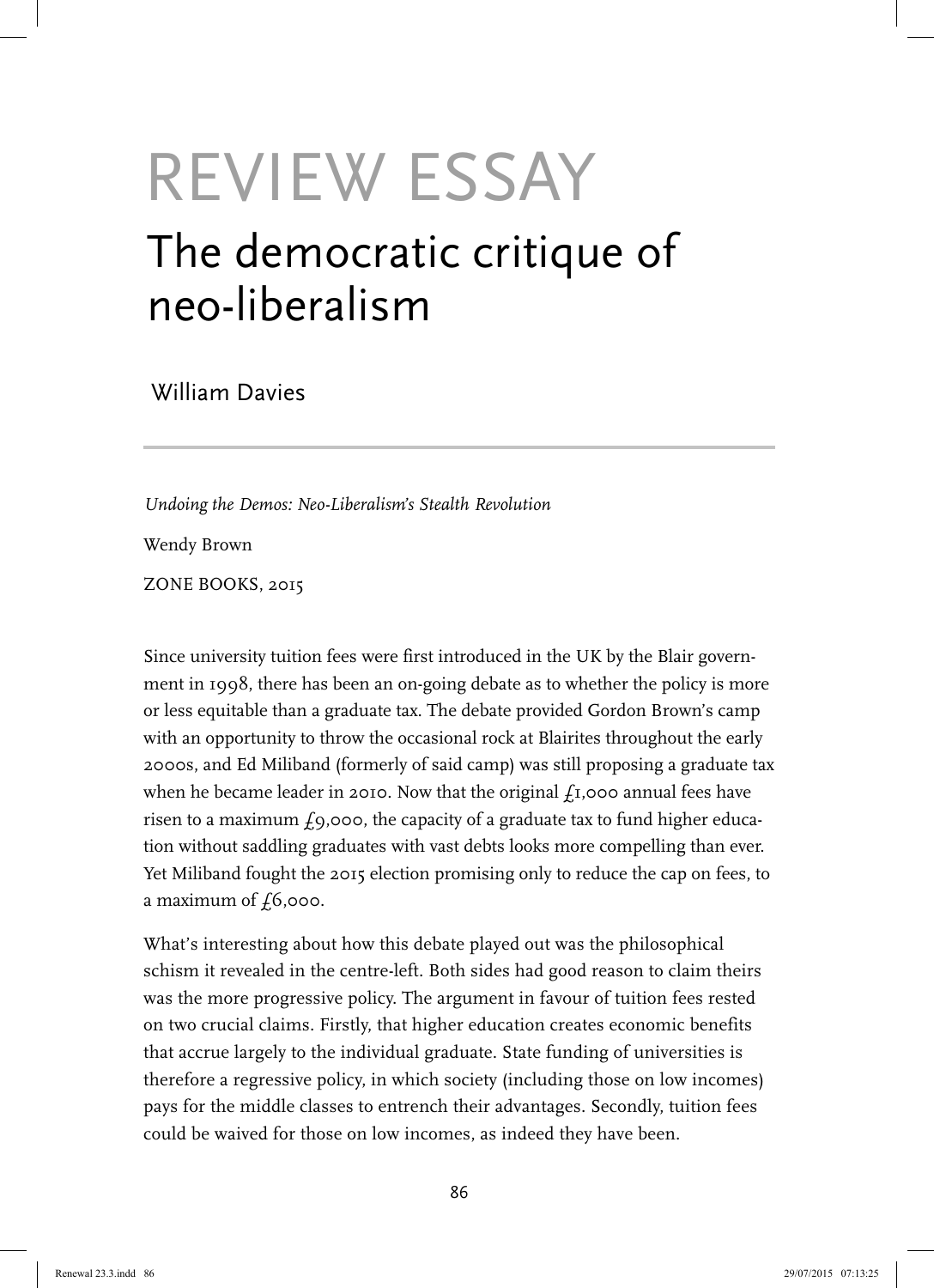Meanwhile, graduates have to reach a certain income threshold before they start paying off their debts. Put these claims together, and tuition fees look not only fair, but positively redistributive.

By this form of calculation, the disadvantage of the graduate tax is that it is inflexible and incompatible with any means-testing. Graduates would simply pay it, regardless of family background or earnings. The justification for tuition fees (and hence mushrooming debt) may be a brutally economistic one, but it is also apparently a progressive one – at least for the time being. In the early days of the policy, the whole issue seemed like a relatively minor technicality, given that student loans already existed (to cover living expenses) and fees were so low. But as we now know, a line was being crossed, and most undergraduates today will still be paying off debt in their 50s. Meanwhile, the UK student loan book is now ripe for all the forms of financial chicanery of the sort that gave us the sub-prime crisis (McGettigan, 2015).

What was never clearly articulated by proponents of a graduate tax, but should have been, was the inherent virtue of taxation as a funding mechanism. Not only would a graduate tax have the cultural and psychological properties of de-coupling education from debt (keeping at bay barbaric questions such as the 'return on investment' of a humanities degree), it would also ensure that the funding of universities was a question that remained within the terrain of fiscal policy, arguably the foundational issue of liberal representative democracy. As it is, universities in Britain now stumble from private equity fund to branding consultant, shedding anything that lacks financial logic, ranting intoxicated gibberish about 'excellence', and waiting impatiently for whichever government will remove the  $f_9$ ,000 cap on fees.

One thing that this policy dispute reveals is that financialisation cannot be achieved purely through conservative, Thatcherite policies of 'privatisation' or 'deregulation'. On the contrary, well-intentioned, redistributive policies associated with the left have been equally important. As the arts have discovered, seemingly innocent measures aimed at rendering value more explicit can quickly flip into much harsher tools of discipline and abandonment. What is at stake is not simply an empirical or normative question of 'regressive' versus 'progressive'. It is, as Wendy Brown's new book explores in immaculate detail, a question of 'economisation' versus 'democracy'.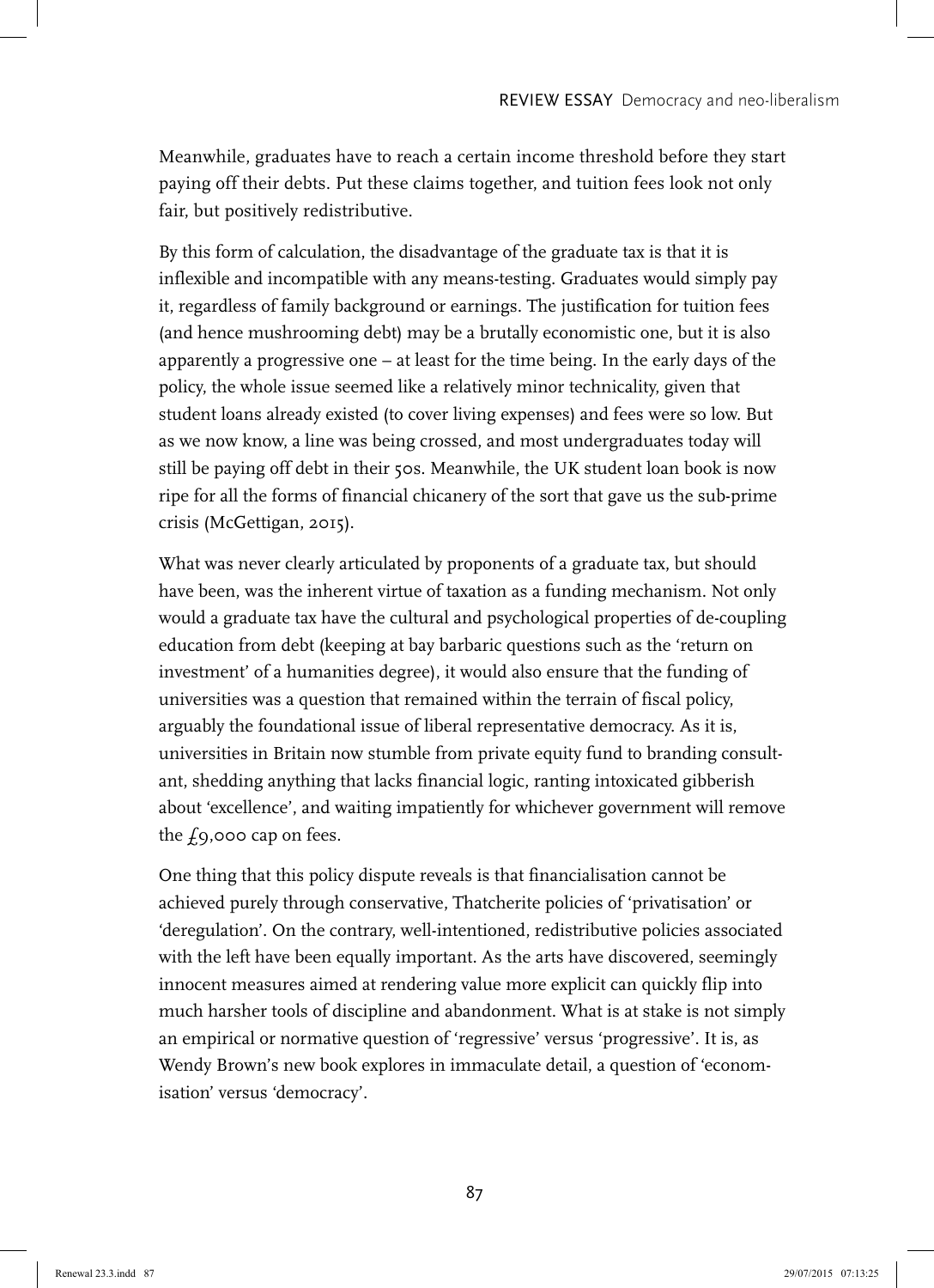## **Liberalism against neo-liberalism**

To anyone who professes to care about politics, society or the public, Brown's thesis is an urgent and deeply disturbing one. Building on the lectures on neo-liberalism given by Michel Foucault in 1978-79, published as *The Birth of Bio-Politics*, Brown invites us to imagine a world in which economic analysis has replaced all rival logics of power and authority. What distinguishes neo-liberalism, she argues, is not simply a commitment to capitalism or to markets, but an effort to transform all spheres of human life in ways that render them amenable to economic calculation.

Once the market is viewed as a 'competition between capitals' (of all sizes, from Apple down to the individual chunk of 'human capital' on a workfare program), rather than in terms of exchange between equals, any social sphere can be reconfigured or re-imagined as a market, regardless of whether a monetary price is present. Competitiveness becomes something to be pursued in all walks of life. Techniques of 'governance', such as 'bench-marking' and 'best practice', flood all sectors, as means of circumventing political disagreements or debates. The concept of 'human capital' eliminates distinctly political or non-economic logics, such as those of citizenship or the humanities, and embeds existential questions of how to live one's life within a strictly economic rubric. Even political speech can be re-conceived in economic terms, meaning that inequalities in the capacity to engage in politics (as facilitated by libertarian approaches to campaign finance in the United States) can be justified as normal features of the marketplace.

None of these complaints is new in itself. The left has grumbled about neo-liberalism since the 1970s, leading to the familiar charge that 'neo-liberalism' is simply a catch-all term for things the left dislikes. But Brown's analysis is incisive, and largely operates beyond questions of 'right' and 'left', 'capitalism' or 'anti-capitalism'. Borrowing again from Foucault, Brown defines neo-liberalism as a 'political rationality', which differs in important ways from the liberal tradition of Locke, Smith, Mill and even Bentham. While each of these thinkers had obvious sympathies for bourgeois, market society (rendering them prime targets for Marxist attack), Brown highlights their sustained respect for a separate, political domain of existence. They may not have been democrats as such, indeed she points out that democrats have been largely notable by their absence from the history of Western political thought, but they preserved a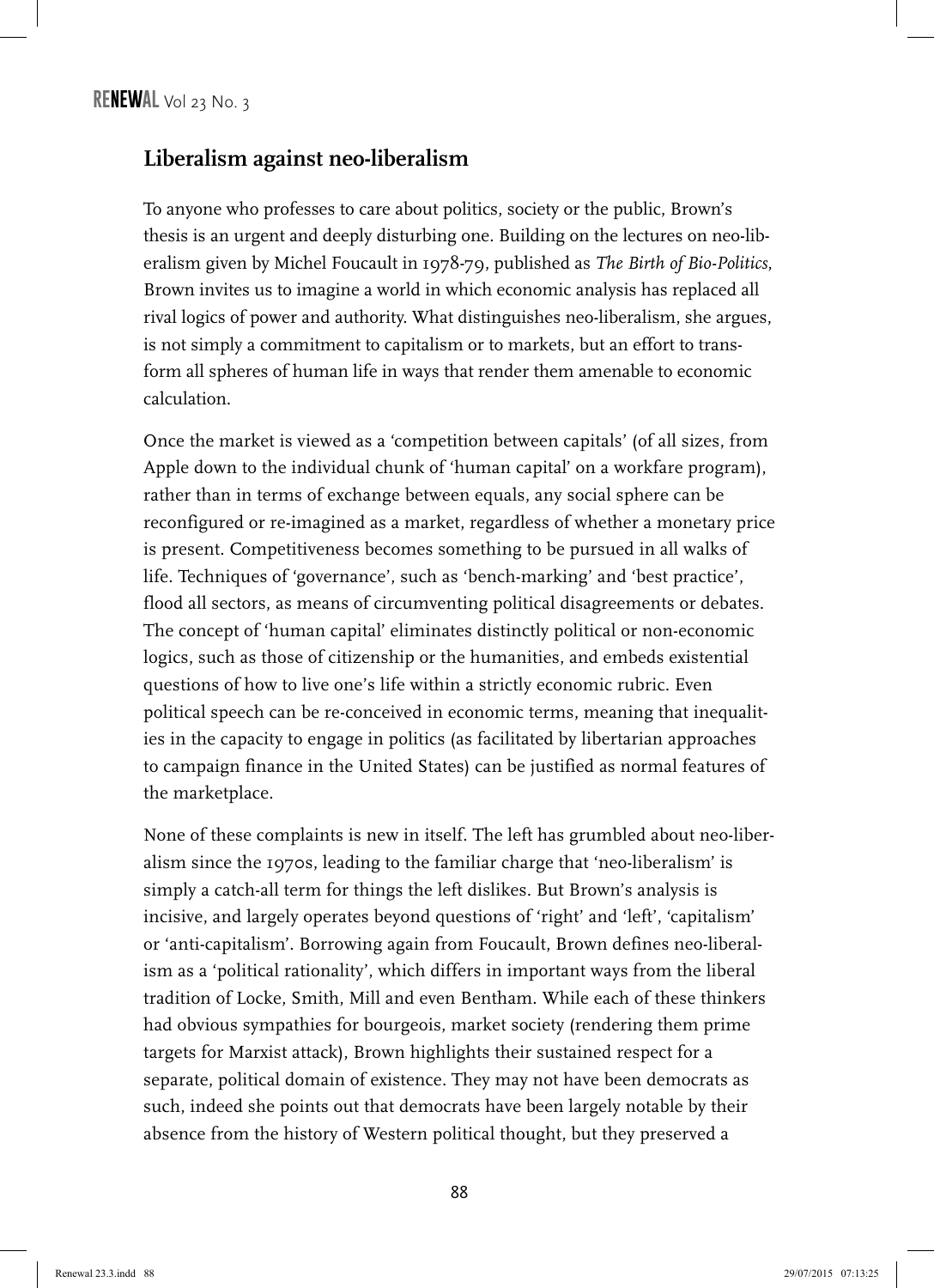space in which *homo politicus* could co-exist with *homo oeconomicus*, if only as the bearer of basic legal rights.

For the intellectual tradition of neo-liberalism, which she argues emerged in direct response to fascism, this is not the case. *Homo oeconomicus* becomes the sole template for all forms of action and association. As a result, we live our lives with constant attention to measurement, necessity, outcomes and so on, and have grown deeply suspicious of anything that appears to lack this discipline. As a 'political rationality', this obsessive instrumentalism does not emanate outward from the state. Rather, it emanates from the logic of capital, which seeks to dominate or eliminate other capitals at every single scale of competition. 'UK PLC' strives to outcompete other national economies; financial capital strives to control productive capital, which strives to control human capital; each of us, as chunks of human capital, must take responsibility for our own up-keep, or face the consequences. Brown does not discuss the phenomenon of smart phone apps, 'wearables' (such as pedometer wristbands) and the 'quantified self', but these would appear to represent one of the frontiers of the rationality that she is describing.

It is not so much that neo-liberalism *has* eradicated democracy or politics, but that its logic undermines their very possibility or plausibility. This is why Brown seeks an uneasy truce with aspects of 'bourgeois liberalism' that the radical left has tended to dismiss in the past. Liberal arts education or party politics, for example, are evidently elitist, but they at least retain the *possibility of* or *aspiration towards* being otherwise. But once such traditions are reconceived around a logic of competition between economic capitals, there is only the possibility of financial return on investment left, and then there is little way back. *Homo politicus* is snuffed out altogether.

## **Neo-liberal excess**

One of the questions Brown's book poses, but does not quite answer, is exactly how far we are down the gloomy road she describes. There is an ambiguity in Foucault's work that bleeds into Brown's. To a great extent, Foucault explores discourses, rationalities, instruments, 'governmentalities' and diagrams (most famously, Bentham's panopticon prison) which express an intention to use power in a certain way, but leave open the question of their success. But as two leading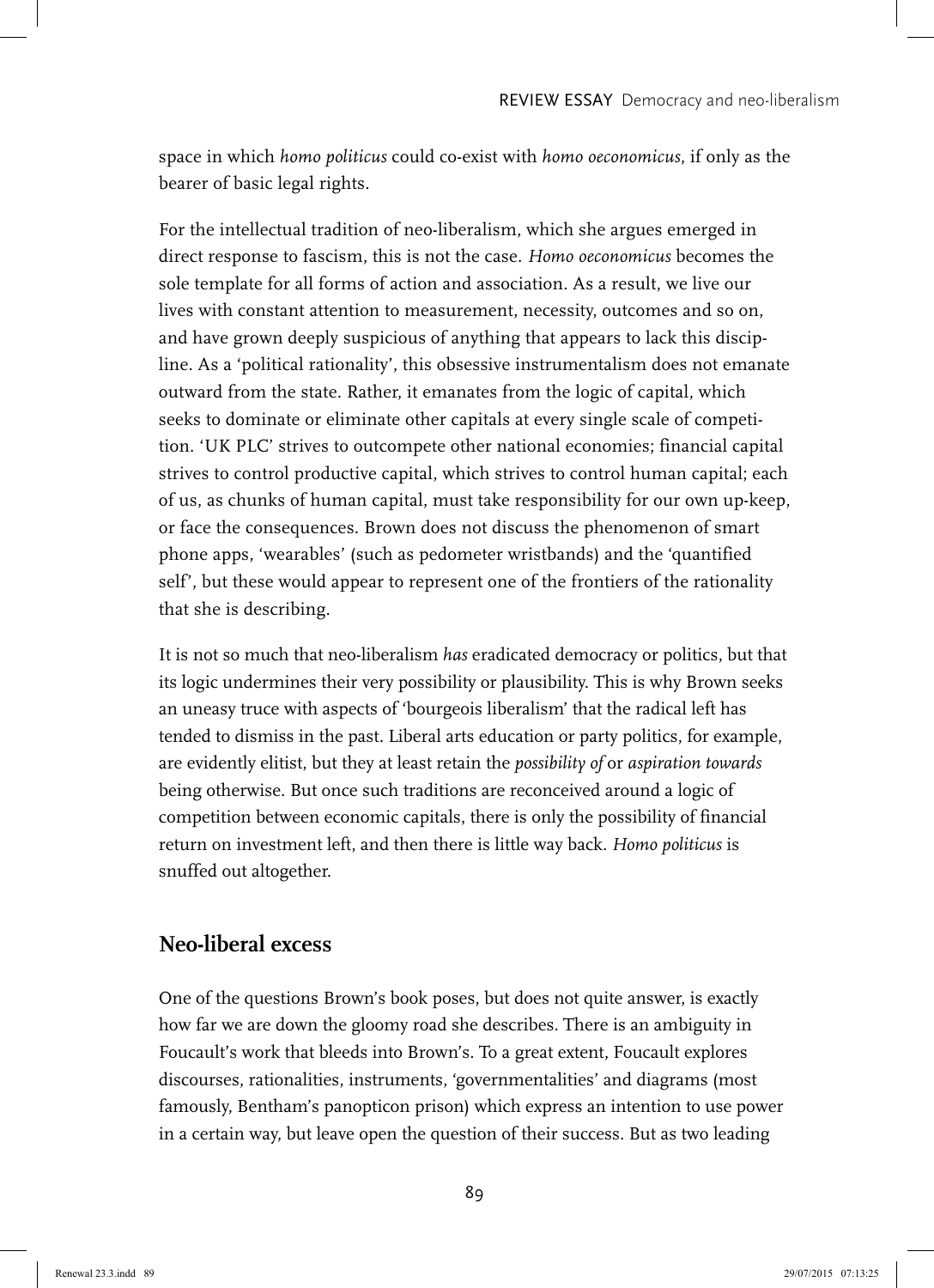British Foucauldian scholars put it, this is all a 'congenitally failing operation' (Rose and Miller, 1991, 191). Rationalities can cohere as policy documents, economic models or management score-cards, but fall apart or be subverted as they proceed to the messy bit of altering human conduct.

What alarms Brown about neo-liberal logic is its apparently totalising quality: its total blindness to non-economic forms of activity or experience. But this is not the same thing as saying that such all-encompassing rationalisation has now occurred or, indeed, could ever occur. In one fascinating section, she identifies the recurring 'stumble' that neo-liberals (Margaret Thatcher included) make when speaking of the family, which they try to assimilate to the logic of individual human capital, but are ultimately unable to make much sense of. While capitalist metaphors may account for patriarchy, by treating men as 'managers' or 'owners' of their households, this logic gets stuck when it comes to love.

When expressing her admiration for the liberal arts tradition in the United States, Brown recognises that it possesses a civic and egalitarian 'ideal in excess of itself' (p. 206). Could the same not also be said of neo-liberalism: that it possesses an economistic ideal in excess of itself? The economisation of *everything* is a destination, but it is also a utopian nonsense. It may be the weakest form of resistance, but the satirical imagination expressed in Dilbert or *The Daily Mash* is proof that the language of 'human capital' and 'benchmarking' is rarely taken entirely seriously. Gaming of audits and the notorious absurdities of New Public Management may not threaten the iron cage of economic rationality, but at least they give us all a laugh.

Another question, which the book provokes, is *why* has this happened? In his antipathy to dialectical materialism, Foucault was famously reticent on such questions, preferring to focus on the 'how' of power and not the 'why'. Brown acknowledges that some engagement with Marx is necessary, if we are to understand quite why the logic of capital seems to have pervaded our lives to the extent that it has, and not only in the marketplace. But clearly she does not share (for example) David Harvey's analysis of neo-liberalism (2005), as a zero-sum conflict in which capital harnesses the apparatus of the state to disempower labour. So why this 'political rationality', as opposed to some other one?

A proposition that Brown does not engage with head-on is the possibility that neo-liberal rationality is, in important ways, compatible with that of identity politics, albeit of a vulgarised form. It is not simply that both have an innate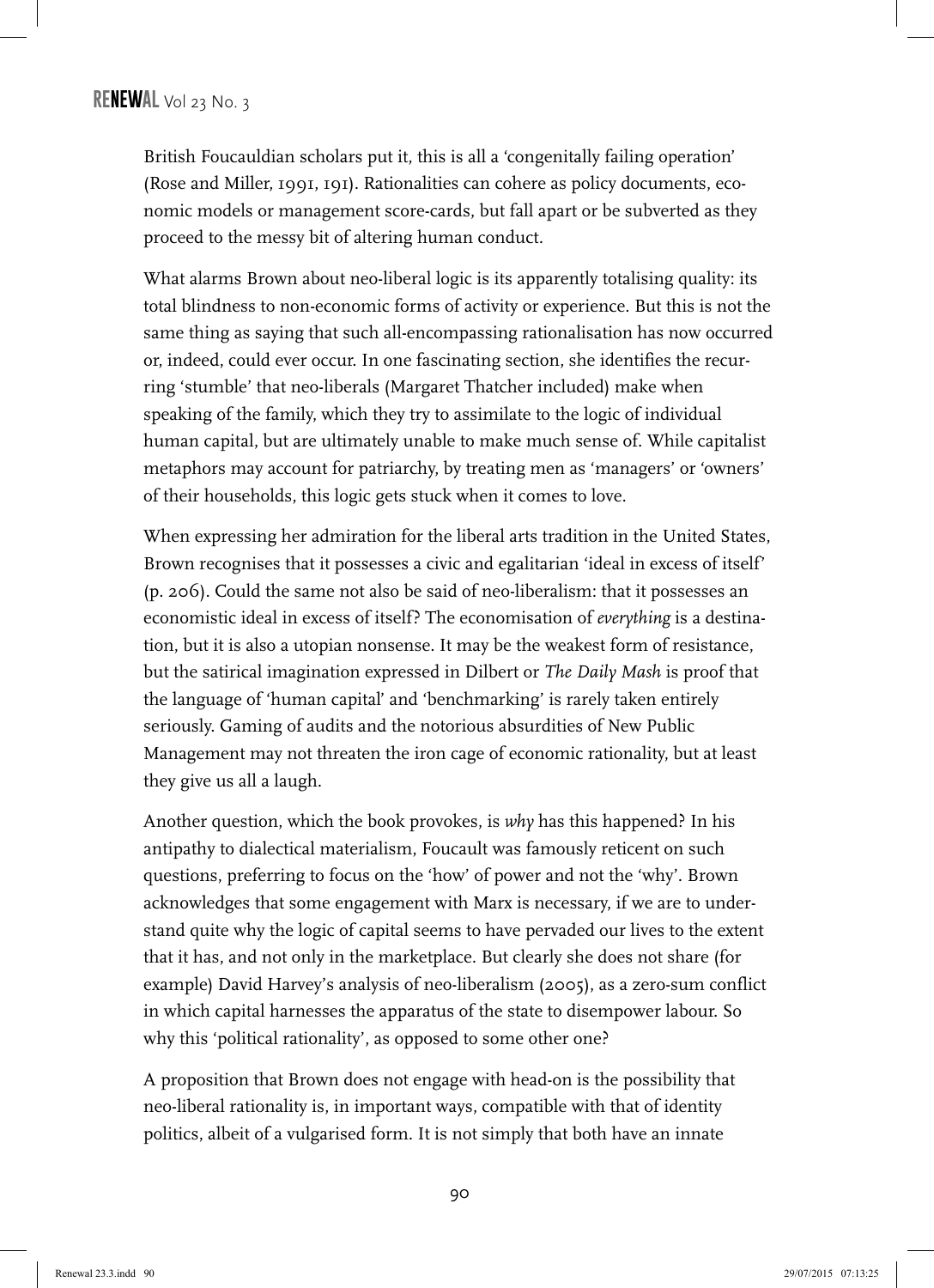individualism; they also share a lurking relativism, which renders all claims to political authority suspect. Rousseau, who emerges from this book as our best guide to what democracy might mean, would provoke equal amounts of hostility from a Chicago School neo-liberal as he would from a 1968 radical: both would question how any state could claim to act on behalf of all of us. If the 1960s represented the high-point of liberal, democratic humanism, as Brown argues with respect to education, one might argue (as various critics did over the course of the 1970s) that the self-destruct button was hit several years before capital then spotted the opportunity for political transformation in the form of Thatcherism and Reaganism.

What, then, if neo-liberalism is in fact simply an instrumentalised, quantified, high surveillance *continuation* of a cultural revolution which began in the 1960s? What if, rather than sacrificing democracy to the greater good of macroeconomic growth, as Brown argues, neo-liberalism is actually rooted in a deep paranoia about the sustained potential of democracy, the result of which is actually a very ineffective and stupid model of capitalism? This is what David Graeber has suggested in a number of recent articles (2013a, 2013b). It's not as if growth rates have been very impressive in Western economies since the 1970s, and since 2008 European policy-makers have taken concerted steps to reduce growth. As Graeber suggests, to make sense of the managerial nonsense around us, we have to consider the possibility that it is there to *prevent* a genuinely innovative, productive and fulfilling economy, for fear of where that might lead. Arguably, the ensnaring of democracy is a more important function of neo-liberalism than the expansion of the economy.

Viewed this way, Brown's analysis is no less germane, but her pessimism might flip into something sunnier. Maybe the spread of economics into all walks of life is not a sign of capitalism's dominance, but rather of its growing weakness. Maybe the ideal of *homo oeconomicus* needs propping up to the extent that it does, out of a deep political fear of how little humans are really 'economic' by nature. And while it may be little comfort to the English literature student staring down the barrel of  $f_4$ 5,000 of debt, maybe universities are the target of so much auditing, tinkering and ranking precisely because they retain a powerful ideal of how they might be otherwise.

**William Davies** is a Senior Lecturer at Goldsmiths, University of London. He is author of *The Happiness Industry: How the Government and Big Business Sold us Well-Being* (Verso, 2015).